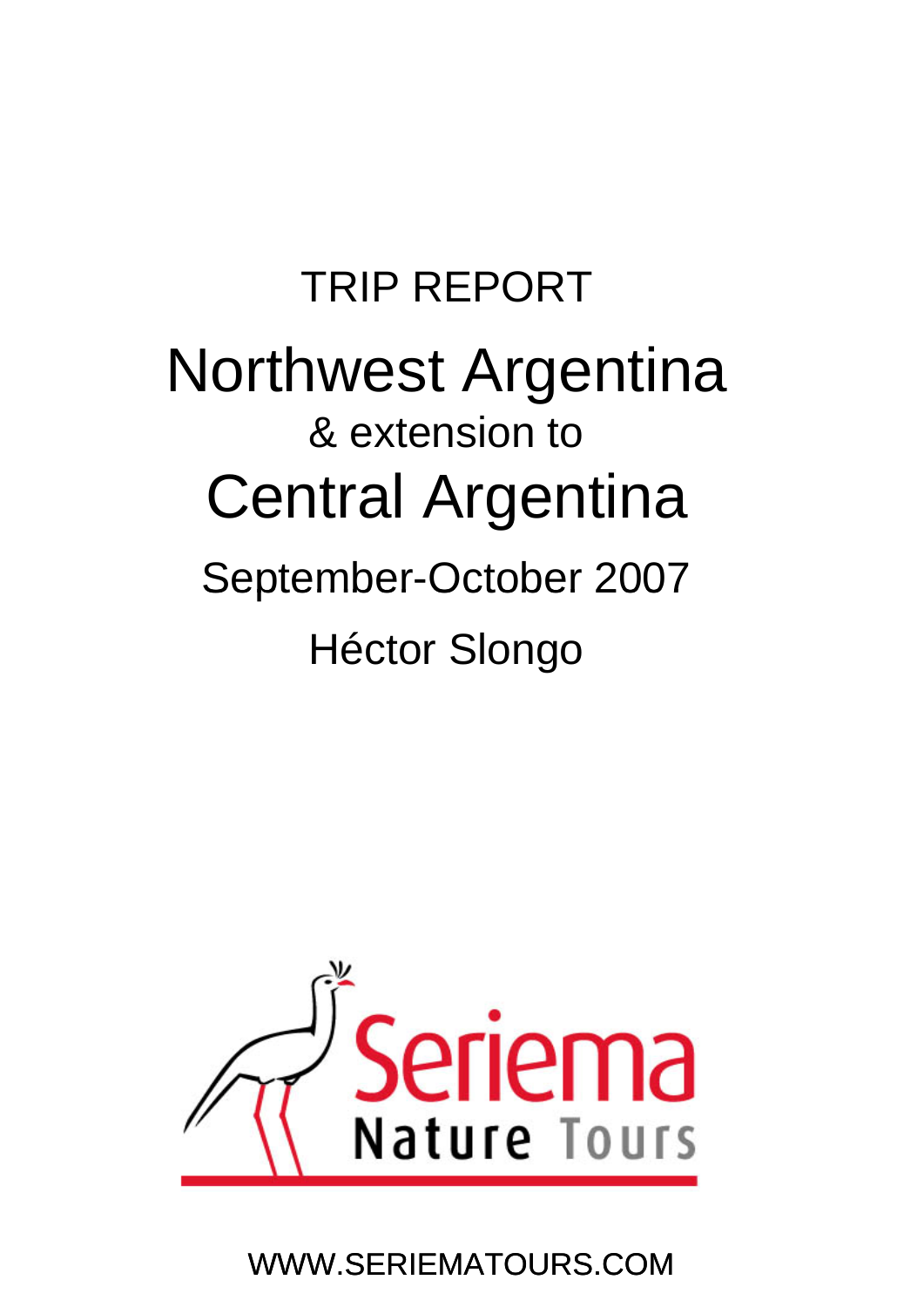## **Introduction**

This tour to Northwestern Argentina is aimed towards looking for the specialties and endemics of the Andean valleys and high altitude habitats near this country's border with Bolivia and Chile. An extension to central Argentina in the province of Cordoba allows the possibility of adding an extra set of birds, exclusive to this region.

Central Argentina is a particularly good place for starting: A quiet setting and plenty of birds, with lots of species from the Chaco woods, several specialties and a few endemics. Among them is the Salinas Monjita, a Flycatcher adapted to a very extreme habitat: the edges of a salty area ("Salinas" in Spanish); and the Córdoba Cinclodes, a furnarid (Ovenbird Family) that occurs in the highest mountain ranges of central Argentina. The taxonomy of another two birds occurring here -Olrog's Cinclodes and Cordoba Canastero- is still controversial: They received full species status in the past, but the latter is currently accepted as a subspecies of the Puna Canastero, and the former is a matter of discussion between splitters and lumpers. We had good views of all of them (one never knows...), and also added many Chaco specialties: Scimitar-billed Woodcreeper, Black-crested Finch, Tufted-tit Spinetail, Blackbodied Woodpecker, Chaco Puffbird and Spot-winged Falconet.

The long drive to Tucuman allowed us to make several stops en route, birding chaco woods and a particular marshy area where we found another specialty: Dinelli's Doradito. Once in Tucuman, we started the climb up the Aconquija Range, alongside the famous Rio Los Sosa, where Rufous-throated Dipper and Torrent Duck occur. Birding in the three main habitats (Yungas cloudforests, high Andes grasslands and scrubby valleys), we went for the endemics that inhabit this isolated range: Yellowstriped Brush-Finch, Tucuman-mountain Finch, Buff-breasted Earthcreeper, White-browed Tapaculo and Moreno's Ground-Dove. We managed to see all of them, birding above and below Tafi.

After reaching the Infiernillo (little hell) pass we descended into the Calchaqui Valleys, a dry area where several pre-Columbian cultures inhabited in the past. Here the dominant habitat is the Monte desert, an endemic biome and an excellent place to find more endemics: Sandy Gallito, White-throated Cacholote and Steinbach's Canastero. We had the three and also enjoyed great views of a Blacklegged Seriema calling from the top of a tree, the smart Black-crowned Monjita (an endemic breeder of Argentina) and spectacular Burrowing Parrots.

After that we moved on further north along the valley, where we made a night tour with very successful results: we found the Chaco Owl. Continuing northwards, we explored the valleys finding Zimmer's Tapaculo, Scribble- tailed Canastero and Spot-breasted Thornbird. We also had Andean Condors, Andean Swifts and the highly localized Rufous-bellied Saltator.

We then drove through the City of Salta and headed to Calilegua National Park, in Jujuy province. The mountain cloud forest, locally known as "Yungas", grows luxuriant in this spectacular place. Bird diversity is important and a couple of days here can be very productive, especially for diurnal and nocturnal raptors: We had King Vulture; Rufous-thighed, Hook-billed and White-rumped Hawks; and Black-and-white Owl. Other spectacular birds seen here were Golden-collared Macaw, Alder Parrot, Slender-tailed Woodstar, White-throated Antpitta and Giant Antshrike. The next destination was Yala, at the roof of the Yungas, where the Alder forest hosts Red-faced Guan and Lyre-tailed Nightjar. We had great views of both!!

The last part of the trip was on to the dry pre-Puna and Puna, a high dry area with lagoons inhabited by flamingos, ducks and other specialties of the high Andes. We found the three species of flamingo occurring in the southern cone of South America, and had very good views of Giant Coot, Andean Avocet, Puna Plover, Golden-spotted Ground-Dove, Bare-eyed Ground-Dove, Citron-headed Yellow-Finch, Andean, White-sided and Wedge-tailed Hillstars and Puna Rhea (a subspecies of Darwin's Rhea, sometimes recognized as a full species).

We finished the trip with 356 species on our lists, and many unforgettable memories of the magic Andean landscapes. Culture, History, food, and the warm people of interior Argentina makes this trip one of the best choices either for keen birders and beginners.

REFERENCES USED ON THE LIST  $X = A$  species seen on several localities. Global threat categories by BirdLife International CR = CRITICAL EN = ENDANGERED VU = VULNERABLE NT = NEAR THREATENED E = ENDEMIC SPECIES EB = ENDEMIC BREEDER NE = NEAR ENDEMIC (90% or more of their distribution is in Argentina)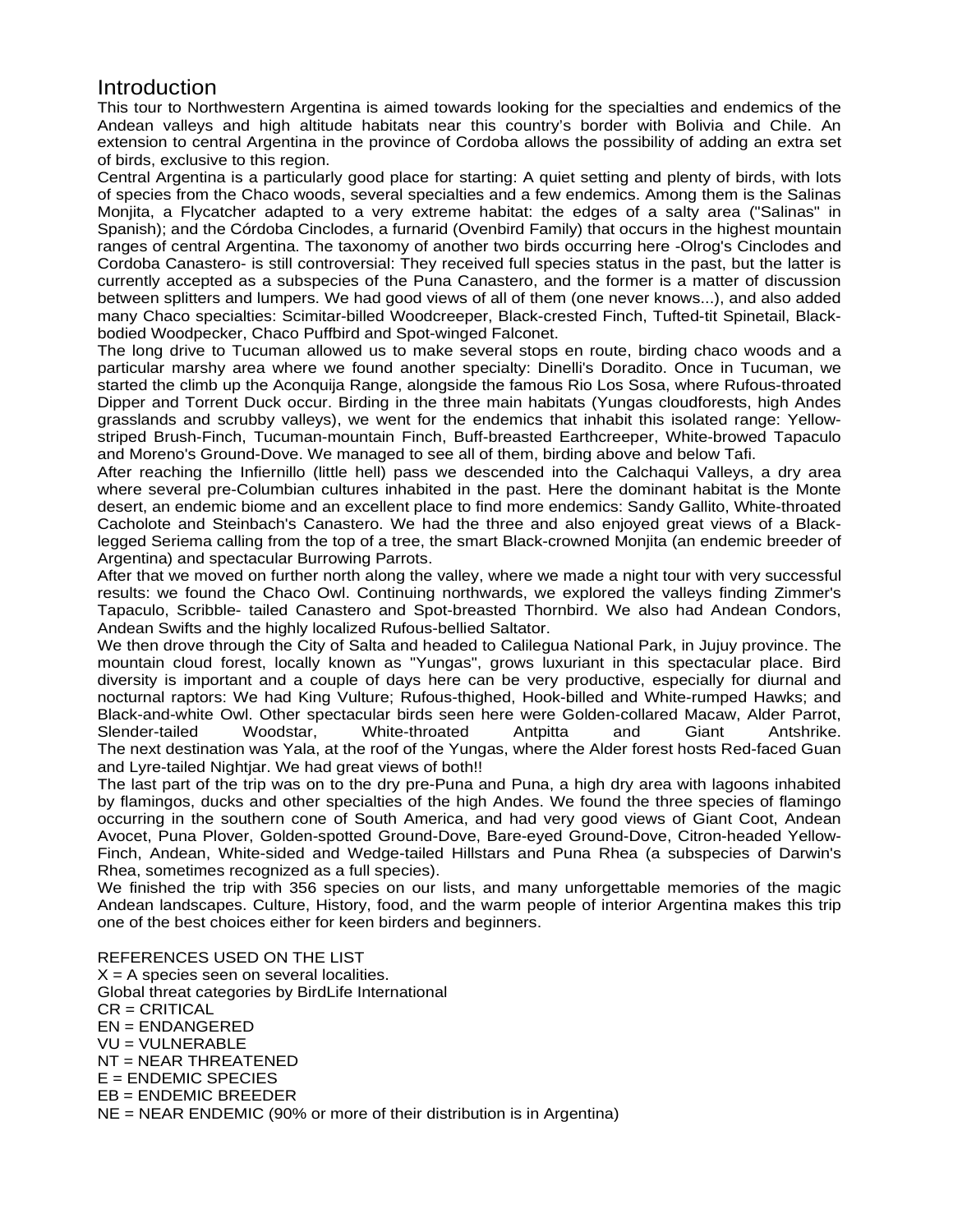| #            | Ref       | <b>ENGLISH NAME</b>                                                        | LATIN NAME                | COMMENTS                                                                                                                                                     |
|--------------|-----------|----------------------------------------------------------------------------|---------------------------|--------------------------------------------------------------------------------------------------------------------------------------------------------------|
|              |           | <b>Family Rheidae (Rheas)</b><br>Darwin's Rhea                             |                           |                                                                                                                                                              |
| $\mathbf{1}$ |           | <b>Family Tinamidae (Tinamous)</b>                                         | Pterocnemia pennata       | One seen in the Altiplano                                                                                                                                    |
| 2            |           | Tataupa Tinamou                                                            | Crypturellus tataupa      | One heard in Calilegua National<br>Park                                                                                                                      |
| 3            |           | Huayco Tinamou                                                             | Rhynchotus maculicollis   | One heard close to Salta city.                                                                                                                               |
| 4            |           | Ornate Tinamou                                                             | Nothoprocta ornata        | Several along the road early in the<br>morning near Tafi                                                                                                     |
| 5            |           | Andean Tinamou                                                             | Nothoprocta pentlandii    | Many in Cordoba and in the<br>grassland area in Tafi del Valle.                                                                                              |
| 6            |           | Darwin's Tinamou                                                           | Nothura darwinii          | One found along a dirt road in the<br>Sierras Grandes in Cordoba.                                                                                            |
| 7            |           | Spotted Tinamou                                                            | Nothura maculosa          | One was flushed in a grassy spot in<br>Cordoba                                                                                                               |
|              |           | <b>Family Podicipedidae (Grebes)</b>                                       |                           |                                                                                                                                                              |
| 8            |           | <b>White-tufted Grebe</b>                                                  | Rollandia rolland         | Common throughout<br>One found in a lake on the way to                                                                                                       |
| 9            |           | Least Grebe                                                                | Tachybaptus dominicus     | Jujuy city.<br>Many were seen on several lakes                                                                                                               |
| 10           |           | Pied-billed Grebe                                                          | Podilymbus podiceps       | during the trip                                                                                                                                              |
| 11           |           | <b>Great Grebe</b>                                                         | Podicephorus major        | A pair close to the road in a lake in<br>Cordoba                                                                                                             |
| 12           |           | <b>Silvery Grebe</b>                                                       | Podiceps occipitalis      | Groups in the Altiplano.                                                                                                                                     |
| 13           |           | <b>Family Phalacrocoracidae (Cormorants, Shags)</b><br>Neotropic Cormorant | Phalacrocorax brasilianus | Many along the trip.                                                                                                                                         |
|              |           | Family Ardeidae (Herons, Egrets, Bitterns)                                 |                           |                                                                                                                                                              |
| 14           |           | <b>Fasciated Tiger-Heron</b>                                               | Tigrisoma fasciatum       | One individual this shy bird was<br>seen in Tucumán. This species is<br>very scarce in Argentina.                                                            |
| 15           |           | <b>Whistling Heron</b>                                                     | Syrigma sibilatrix        | Two birds in Cordoba                                                                                                                                         |
| 16           |           | Snowy Egret                                                                | Egretta thula             | We saw this species in almost all<br>the lakes we visited.                                                                                                   |
| 17           |           | White-necked Heron                                                         | Ardea cocoi               | Seen near Carlos Paz-Cordoba                                                                                                                                 |
| 18           |           | <b>Great Egret</b>                                                         | Ardea (Casmerodius) alba  | Two birds seen in a lake in<br>Cordoba.                                                                                                                      |
| 19           |           | <b>Striated Heron</b>                                                      | <b>Butorides striatus</b> | One bird seen flying by along a<br>river on the way to Tafi del Valle                                                                                        |
|              |           | Family Threskiornithidae (Ibises, Spoonbills)                              |                           |                                                                                                                                                              |
| 20           |           | White-faced Ibis                                                           | Plegadis chihi            | Big flocks of this species were seen<br>as we were driving to Salta city.<br>Besides, we found some birds in<br>several lowland lakes in Salta and<br>Jujuy. |
| 21           |           | Puna Ibis                                                                  | Plegadis ridgwayi         | A flock of about 20 birds was<br>photographed in the Altiplano, while<br>they were feeding very close to the<br>vehicle.                                     |
| 22           |           | <b>Buff-necked Ibis</b>                                                    | Theristicus caudatus      | Several birds passed flying above<br>us and some were feeding on a<br>grassland near Salta.                                                                  |
|              |           | <b>Family Ciconidae (Storks)</b>                                           |                           |                                                                                                                                                              |
| 23           |           | <b>Wood Stork</b>                                                          | Mycteria americana        | Seven birds perched on a dead tree<br>at the entrance of Calilegua<br>National Park.                                                                         |
|              |           | <b>Family Phoenicopteridae (Flamingos)</b>                                 |                           |                                                                                                                                                              |
| 24           | <b>NT</b> | Chilean Flamingo                                                           | Phoenicopterus chilensis  | Several birds seen in at least three<br>different lakes around Abra Pampa                                                                                    |
| 25           | VU        | Andean Flamingo                                                            | Phoenicopterus andinus    | Great views of about fifteen birds<br>near Abra Pampa.                                                                                                       |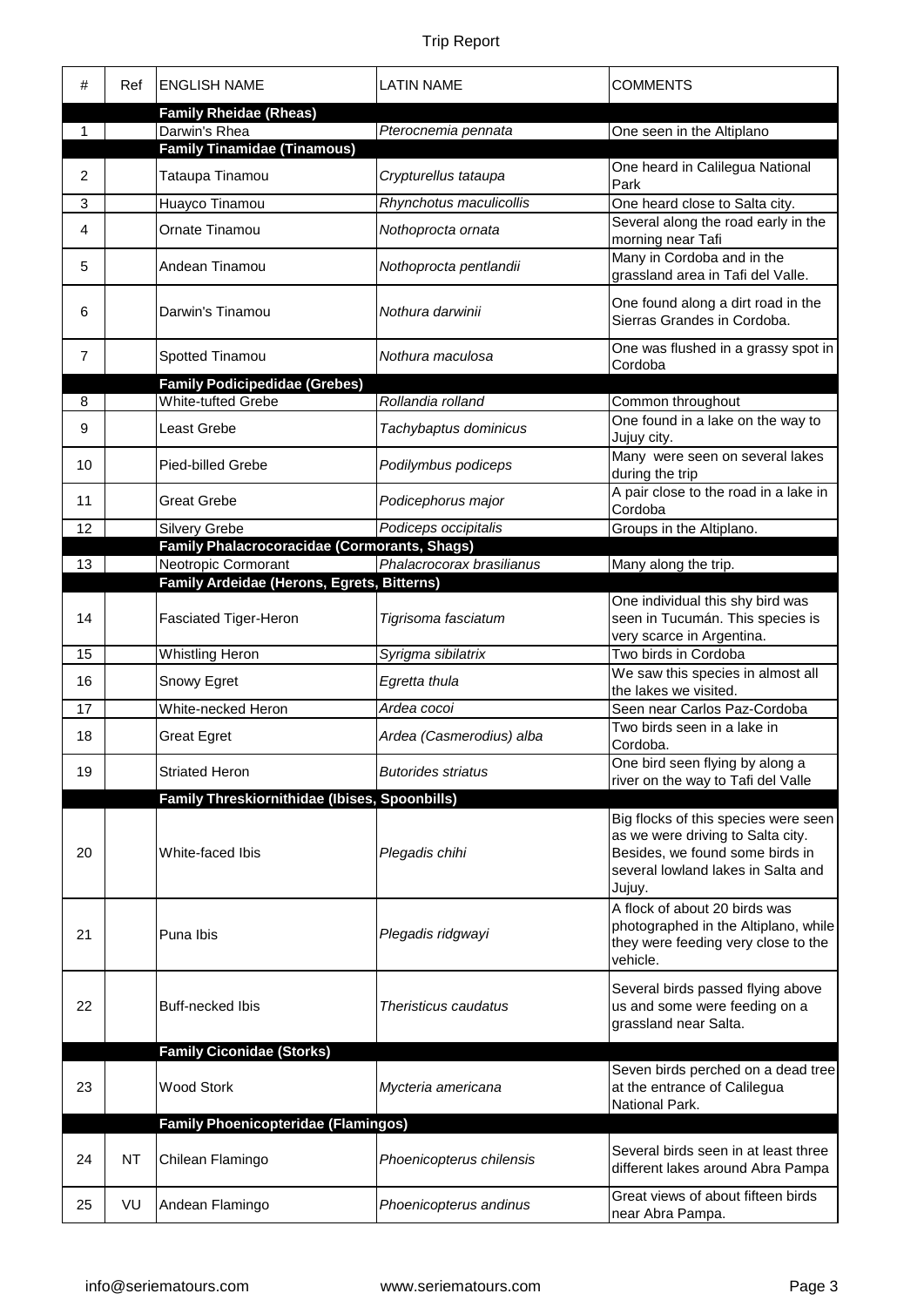| #        | Ref       | <b>ENGLISH NAME</b>                               | <b>LATIN NAME</b>                          | <b>COMMENTS</b>                                                                                           |
|----------|-----------|---------------------------------------------------|--------------------------------------------|-----------------------------------------------------------------------------------------------------------|
| 26       | <b>NT</b> | Puna Flamingo                                     | Phoenicoparrus jamesi                      | Three yougsters found near Abra<br>Pampa along with the other two<br>species of flamingoes.               |
|          |           | Family Anatidae (Ducks, Geese, Swans)             |                                            |                                                                                                           |
| 27       |           | White-faced Whistling-Duck                        | Dendrocygna viduata                        | Many seen in a reservoir near Salta<br>City                                                               |
| 28       |           | Andean Goose                                      | Chloephaga melanoptera                     | Some around Abra Pampa and in<br>some wet bogs in Humahuaca<br>Valley.                                    |
| 29       |           | <b>Torrent Duck</b>                               | Merganetta armata                          | Several pairs seen in Tucuman and<br>Jujuy.                                                               |
| 30       |           | <b>Brazilian Duck</b>                             | Amazonetta brasiliensis                    | We saw two in the reservoir near<br>Salta City.                                                           |
| 31       |           | <b>Red Shoveler</b>                               | Anas platalea                              | Many seen in a reservoir in Tafi del<br>Valle.                                                            |
| 32       |           | Cinnamon Teal                                     | Anas cyanoptera                            | Three pairs near Tafi del Valle.                                                                          |
| 33       |           | Silver Teal                                       | Anas versicolor                            | Several birds found in a lake near<br>Salta city.                                                         |
| 34       |           | Puna Teal                                         | Anas puna                                  | Many seen in a lake near Abra<br>Pampa.                                                                   |
| 35       |           | Speckled Teal                                     | Anas flavirostris                          | This species was found in most of<br>the ponds and lakes we visited<br>along the trip.                    |
| 36       |           | Yellow-billed Pintail                             | Anas georgica                              | We saw many in a lake at Tafi del<br>Valle.                                                               |
| 37       |           | Andean Ruddy-Duck                                 | Oxyura ferruginea                          | Some pairs in the lakes around<br>Abra Pampa.                                                             |
|          |           | <b>Family Cathartidae (Vultures)</b>              |                                            |                                                                                                           |
| 38       |           | <b>Black Vulture</b>                              | Coragyps atratus                           | Common throughout                                                                                         |
| 39       |           | <b>Turkey Vulture</b>                             | Cathartes aura                             | Common throughout                                                                                         |
|          |           |                                                   |                                            |                                                                                                           |
| 40       | <b>NT</b> | Andean Condor                                     | Vultur gryphus                             | We had great views of a huge male<br>that flew by the road, eye level!!                                   |
| 41       |           | King Vulture                                      | Sarcoramphus papa                          | Two birds flying very high at<br>Calilegua National Park                                                  |
|          |           | <b>Family Accipitridae (Hawks, Kites, Eagles)</b> |                                            |                                                                                                           |
| 42       |           | Hook-billed Kite                                  | Chondrohierax uncinatus                    | One seen soaring above the<br>canopy in Calilegua National Park                                           |
| 43       |           | <b>Swallow-tailed Kite</b>                        | Elanoides forficatus                       | Many flying in the high part of<br>Calilegua National Park                                                |
| 44       |           | <b>White-tailed Kite</b>                          | Elanus leucurus                            | Seen in Cordoba and Tafi                                                                                  |
| 45       |           | Rufous-thighed Kite                               | Harpagus diodon                            | We had good views of this species<br>perched near the road at Calilegua                                   |
| 46       |           | Plumbeous Kite                                    | Ictinia plumbea                            | <b>National Park</b><br>Very common at Calilegua National<br>Park                                         |
| 47       |           | Cinereous Harrier                                 | Circus cinereus                            | We saw one female in the<br>grasslands near Tafi del Valle.                                               |
| 48       |           | Rufous-thighed Hawk                               | Accipiter erythronemius                    | We spotted one single bird in the                                                                         |
| 49       |           | Savanna Hawk                                      | <b>Buteogallus meridionalis</b>            | sierran chaco in Cordoba.<br>Two birds perching on top of the<br>electric poles by the road in<br>Tucumán |
| 50       |           | <b>Black-chested Buzzard-Eagle</b>                | Geranoaetus melanoleucus                   | One bird was soaring in the Sierras<br>Grandes in Cordoba.                                                |
| 51       |           | Roadside Hawk                                     | Rupornis magnirostris                      | Common throughout                                                                                         |
| 52       |           | White-rumped Hawk                                 | <b>Buteo leucorrhous</b>                   | A juvenile was seen in Calilegua.                                                                         |
| 53<br>54 |           | Short-tailed Hawk<br>Red-backed Hawk              | <b>Buteo brachyurus</b><br>Buteo polyosoma | Several seen in Calilegua.<br>Several along the trip.                                                     |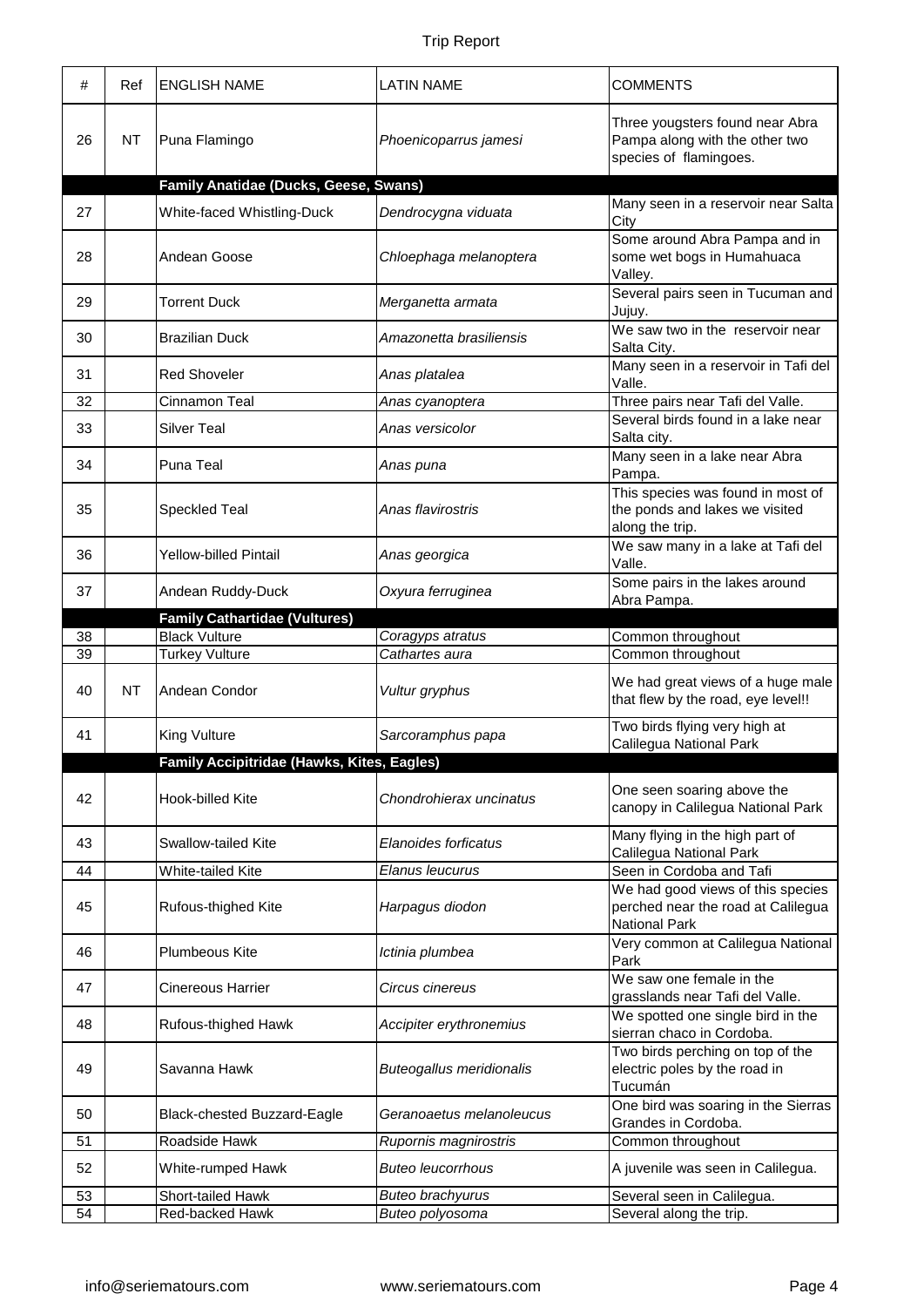| #  | Ref | <b>ENGLISH NAME</b>                              | <b>LATIN NAME</b>          | COMMENTS                                                                                                                    |
|----|-----|--------------------------------------------------|----------------------------|-----------------------------------------------------------------------------------------------------------------------------|
|    |     | <b>Family Falconidae (Caracaras, Falcons)</b>    |                            |                                                                                                                             |
| 55 |     | Mountain Caracara                                | Phalcoboenus megalopterus  | We spotted one from the car as we<br>were driving to Abra Pampa.                                                            |
| 56 |     | Southern Caracara                                | Caracara plancus           | Common throughout                                                                                                           |
| 57 |     | Chimango Caracara                                | Milvago chimango           | Common throughout                                                                                                           |
| 58 |     | Spot-winged Falconet                             | Spiziapteryx circumcinctus | We managed to have nice views in<br>the Sierran Chaco in Cordoba.                                                           |
| 59 |     | American Kestrel                                 | Falco sparverius           | Common throughout                                                                                                           |
| 60 |     | Aplomado Falcon                                  | Falco femoralis            | Several along the trip.                                                                                                     |
| 61 |     | Peregrine Falcon                                 | Falco peregrinus           | A pair in Pampa de Achala plateau,<br>Cordoba.                                                                              |
|    |     | Family Cracidae (Chachalacas, Guans, Curassows)  |                            |                                                                                                                             |
| 62 |     | Red-faced Guan                                   | Penelope dabbenei          | We had great views of this rare<br>guan, and we even managed to<br>take several photos.                                     |
| 63 |     | Dusky-legged Guan                                | Penelope obscura           | There was a group feeding on fruits<br>in the lower part of Cuesta del<br>Obispo.                                           |
|    |     | Family Rallidae (Crakes, Rails, Coots)           |                            |                                                                                                                             |
| 64 |     | Grey-necked Wood-Rail                            | Aramides cajanea           | Two birds seen in Calilegua and a<br>third near Yala.                                                                       |
| 65 |     | Plumbeous Rail                                   | Pardirallus sanguinolentus | A pair seen in the lowlands in<br>Tucumán.                                                                                  |
| 66 |     | Common Gallinule                                 | Gallinula chloropus        | Common throughout                                                                                                           |
| 67 |     | White-winged Coot                                | Fulica leucoptera          | X                                                                                                                           |
| 68 |     | Andean Coot                                      | Fulica ardesiaca           | Seen near Tafi and Abra Pampa                                                                                               |
| 69 |     | Red-gartered Coot                                | Fulica armillata           | Χ                                                                                                                           |
| 70 |     | Red-fronted Coot                                 | Fulica rufifrons           | X                                                                                                                           |
| 71 |     | <b>Giant Coot</b>                                | Fulica gigantea            | We found a pair with two<br>youngsters near Abra Pampa.                                                                     |
|    |     | <b>Family Aramidae (Limpkin)</b>                 |                            |                                                                                                                             |
|    |     |                                                  |                            |                                                                                                                             |
| 72 |     | Limpkin                                          | Aramus guarauna            | X                                                                                                                           |
|    |     | <b>Family Cariamidae (Seriemas)</b>              |                            |                                                                                                                             |
| 73 |     | <b>Black-legged Seriema</b>                      | Chunga burmeisteri         | We could see one bird and hear<br>another near by. One of them was<br>calling while it was perched on the<br>top of a tree. |
|    |     | <b>Family Recurvirostridae (Stilts, Avocets)</b> |                            |                                                                                                                             |
| 74 |     | South American Stilt                             | Himantopus melanurus       | Several in a lake near Salta city.                                                                                          |
| 75 |     | Andean Avocet                                    | Recurvirostra andina       | Three birds near Abra Pampa and<br>several more higher up.                                                                  |
|    |     | <b>Family Charadriidae (Plovers, Lapwings)</b>   |                            |                                                                                                                             |
| 76 |     | Southern Lapwing                                 | Vanellus chilensis         |                                                                                                                             |
| 77 |     | Andean Lapwing                                   | Vanellus resplendens       | Common throughout<br>Many in Tafi del Valle.                                                                                |
| 78 |     | <b>Collared Plover</b>                           | Charadrius collaris        | Three birds seen near Tucumán.                                                                                              |
| 79 |     | Puna Plover                                      | Charadrius alticola        | A very close view in the coast of<br>Pozuelos Lake                                                                          |
|    |     | <b>Family Scolopacidae (Snipe, Sandpipers)</b>   |                            |                                                                                                                             |
| 80 |     | Puna Snipe                                       | Gallinago andina           | A far view of one bird, near Abra<br>Pampa.                                                                                 |
| 81 |     | White-rumped Sandpiper                           | Calidris fuscicollis       | Some in Pozuelos Lake.                                                                                                      |
| 82 |     | Wilson's Phalarope                               | Phalaropus tricolor        | Many seen in Pozuelos Lake.                                                                                                 |
|    |     | <b>Family Thinocoridae (Seedsnipe)</b>           |                            |                                                                                                                             |
| 83 |     | Rufous-bellied Seedsnipe                         | Attagis gayi               | Some individuals feeding in a wet<br>area near La Quiaca.                                                                   |
| 84 |     | Grey-breasted Seedsnipe                          | Thinocorus orbignyianus    | We found many birds by the road<br>not far from Yavi                                                                        |
|    |     | Family Laridae (Skuas, Gulls, Terns, Skimmer)    |                            |                                                                                                                             |
| 85 |     | Andean Gull                                      | Chroicocephalus serranus   | We spotted five from the car near<br>Humahuaca.                                                                             |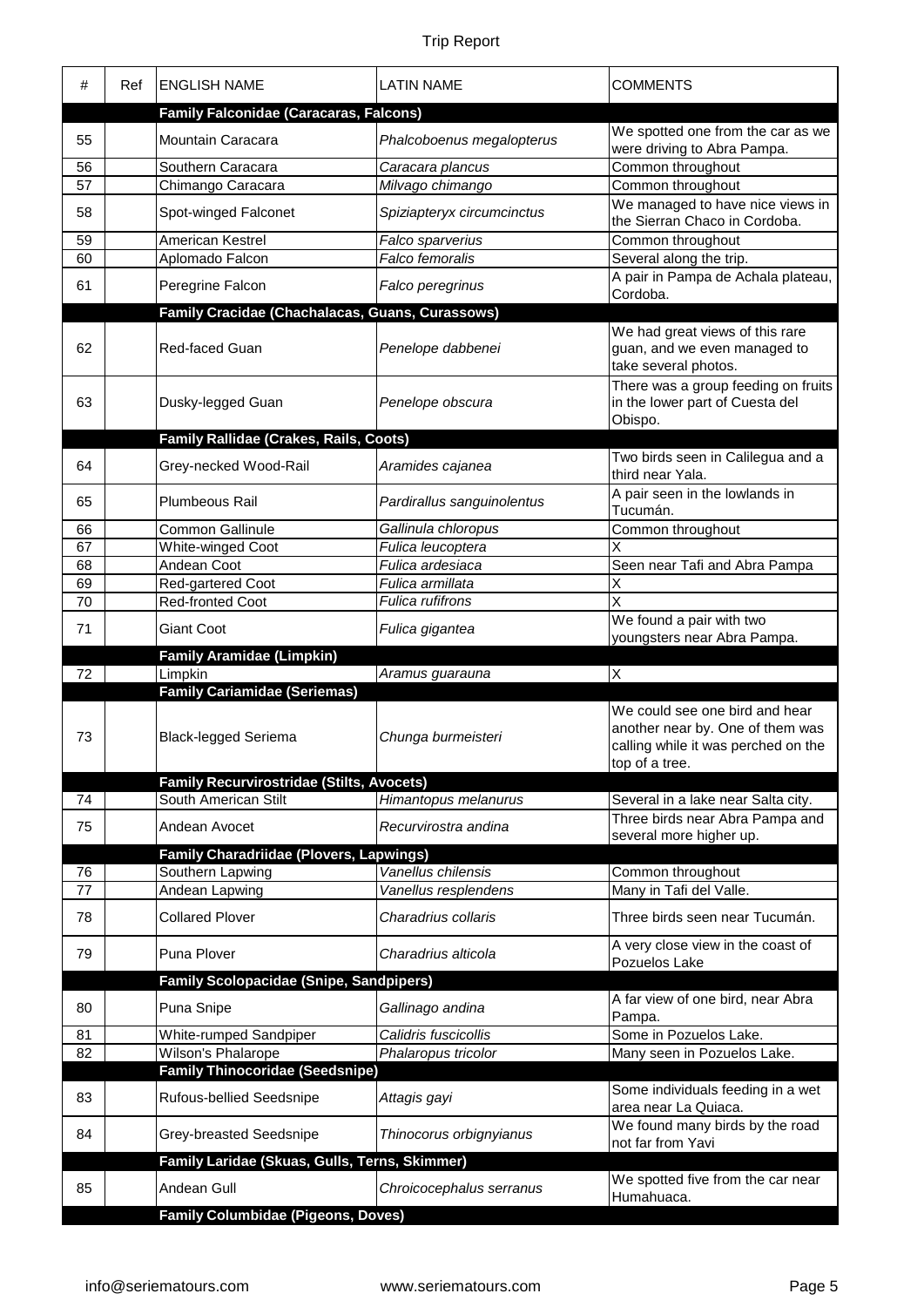| #   | Ref       | <b>ENGLISH NAME</b>                      | <b>LATIN NAME</b>        | <b>COMMENTS</b>                                                                                      |
|-----|-----------|------------------------------------------|--------------------------|------------------------------------------------------------------------------------------------------|
| 86  |           | <b>Rock Dove</b>                         | Columba livia            | Common throughout                                                                                    |
| 87  |           | Picazuro Pigeon                          | Columba picazuro         | Common throughout                                                                                    |
| 88  |           | Spot-winged Pigeon                       | Columba maculosa         | Common throughout                                                                                    |
| 89  |           | Pale-vented Pigeon                       | Columba cayennensis      | Several birds seen in Calilegua.                                                                     |
| 90  |           | <b>Eared Dove</b>                        | Zenaida auriculata       | Common throughout                                                                                    |
| 91  |           | Picui Ground-Dove                        | Columbina picui          | Common throughout                                                                                    |
|     |           | Ruddy Ground-Dove                        | Columbina talpacoti      | A pair seen in Calilegua.                                                                            |
| 92  |           |                                          |                          |                                                                                                      |
| 93  |           | Bare-faced Ground-Dove                   | Metriopelia ceciliae     | There were many around Yavi.                                                                         |
| 94  | E         | Moreno's Ground-Dove                     | Metriopelia morenoi      | We found this endemic species<br>around Tafi del Valle.                                              |
| 95  |           | <b>Black-winged Ground-Dove</b>          | Metriopelia melanoptera  | Common throughout                                                                                    |
| 96  |           | Golden-spotted Ground-Dove               | Metriopelia aymara       | There were three birds feeding in<br>the short grass near Pozuelos.                                  |
| 97  |           | <b>White-tipped Dove</b>                 | Leptotila verreauxi      | Common throughout                                                                                    |
| 98  |           | <b>Yungas Dove</b>                       | Leptotila megalura       | Several at Calilegua and Yala                                                                        |
|     |           | <b>Family Psittacidae (Parrots)</b>      |                          |                                                                                                      |
| 99  |           | Golden-collared Macaw                    | Primolius auricollis     | Some birds passed flying fairly low<br>in Calilegua National Park.                                   |
| 100 |           | <b>Blue-crowned Parakeet</b>             | Aratinga acuticaudata    | A flock in the Sierran Chaco in<br>Cordoba.                                                          |
| 101 |           | <b>Mitred Parakeet</b>                   | Aratinga mitrata         | A big flock flying in the lower part of<br>the Yungas habitat on the way up<br>to Tafi del Valle     |
| 102 | <b>NE</b> | <b>Burrowing Parrot</b>                  | Cyanoliseus patagonus    | We saw them in the desert area<br>near Cayafate. They were all over<br>the place!!!                  |
| 103 |           | <b>Reddish-bellied Parakeet</b>          | Pyrrhura frontalis       | Many flocks seen in Calilegua.                                                                       |
| 104 |           | <b>Monk Parakeet</b>                     | Myiopsitta monachus      | Common throughout                                                                                    |
| 105 |           | Grey-hooded Parakeet                     | Psilopsiagon aymara      | Some seen in Cordoba and Tafi del<br>Valle.                                                          |
| 106 |           | Mountain Parakeet                        | Psilopsiagon aurifrons   | three birds along the road near<br>Humahuaca.                                                        |
| 107 | <b>NT</b> | <b>Alder Parrot</b>                      | Amazona tucumana         | Many flying in the high part of<br>Calilegua National Park                                           |
|     |           | <b>Family Cuculidae (Cuckoos, Anis)</b>  |                          |                                                                                                      |
| 108 |           | Dark-billed Cuckoo                       | Coccyzus melacoryphus    | Seen in the woods of Cordoba                                                                         |
| 109 |           | Squirrel Cuckoo                          | Piaya cayana             | Common in the Yungas habitats                                                                        |
| 110 |           | Smooth-billed Ani                        | Crotophaga ani           | Some in lowland areas in NW                                                                          |
| 111 |           | Guira Cuckoo                             | Guira guira              | Common throughout                                                                                    |
| 112 |           | <b>Striped Cuckoo</b>                    | Tapera naevia            | Heard and seen in Cordoba                                                                            |
|     |           | <b>Family Tytonidae (Barn Owls)</b>      |                          |                                                                                                      |
| 113 |           | <b>Barn Owl</b>                          | Tyto alba                | Seen near Salta                                                                                      |
|     |           | <b>Family Strigidae (Owls)</b>           |                          |                                                                                                      |
| 114 |           | Hoy's Screech-Owl                        | Otus höyi                | Heard in Calilegua                                                                                   |
| 115 |           | <b>Black-banded Owl</b>                  | Strix huhula             | We had an amazing look at this<br>especies. It was perched in the<br>open in the forest at Calilegua |
| 116 |           | Ferruginous Pygmy-Owl                    | Glaucidium brasilianum   | <b>National Park</b><br>Seen in several places during the<br>trip                                    |
| 117 |           | <b>Burrowing Owl</b>                     | Athene cunicularia       | Common throughout                                                                                    |
| 118 |           | Short-eared Owl                          | Asio flammeus            | Seen above Tafi                                                                                      |
|     |           |                                          |                          |                                                                                                      |
|     |           | <b>Family Apodidae (Swifts)</b>          |                          |                                                                                                      |
| 119 |           | White-collared Swift                     | Streptoprocne zonaris    | Common throughout                                                                                    |
| 120 |           | Andean Swift                             | Aeronautes andecolus     | Seen in several places during the<br>trip                                                            |
|     |           | <b>Family Trochilidae (Hummingbirds)</b> |                          |                                                                                                      |
| 121 |           | Sparking Violetear                       | Colibri coruscans        | At least three birds in Tafi del Valle<br>and Cuesta del Obispo                                      |
| 122 |           | Slender-tailed Woodstar                  | Microstilbon burmeisteri | One female in the higher part of<br>Calilegua National Park                                          |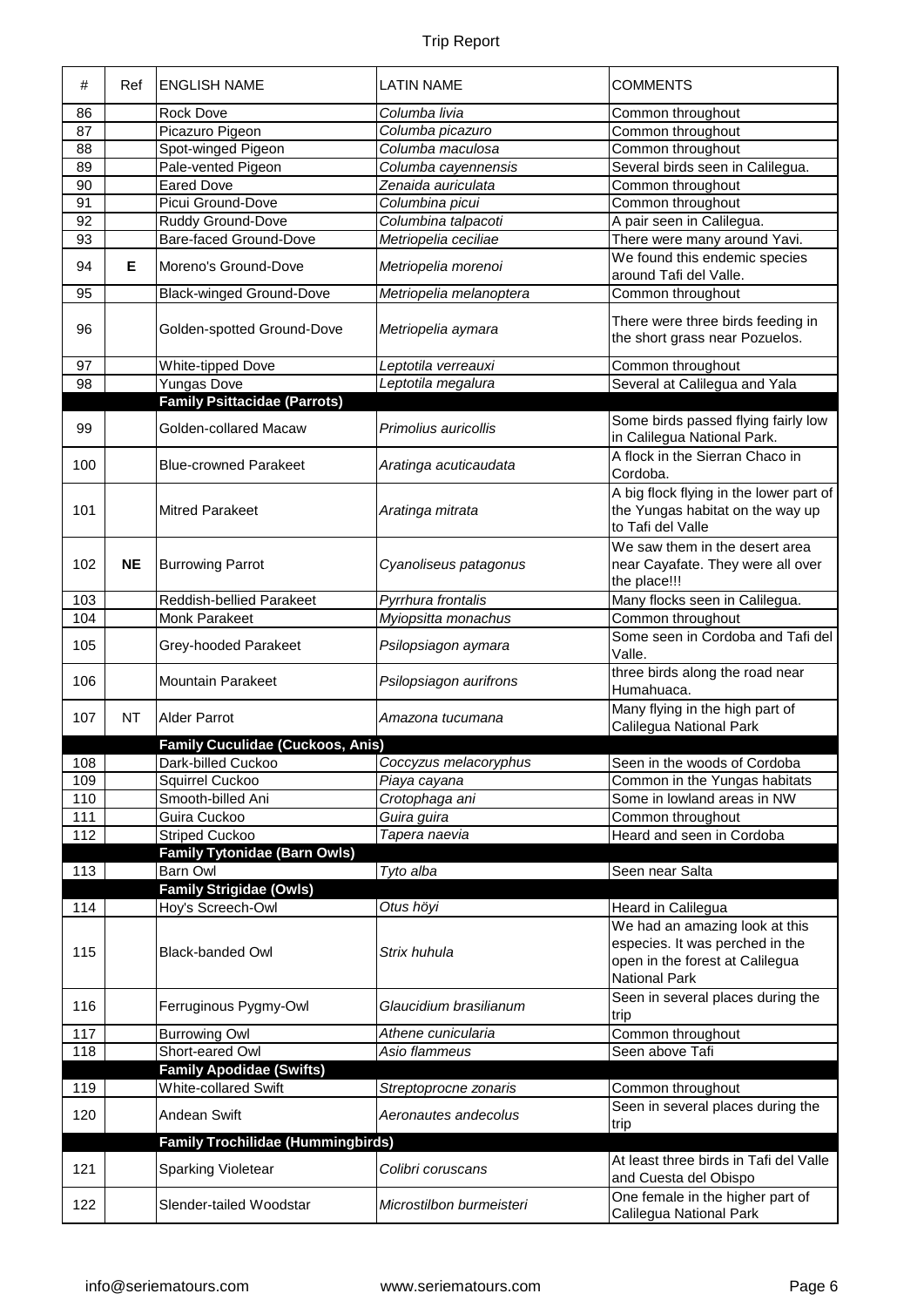| #          | Ref       | <b>ENGLISH NAME</b>                                    | <b>LATIN NAME</b>                            | <b>COMMENTS</b>                                            |
|------------|-----------|--------------------------------------------------------|----------------------------------------------|------------------------------------------------------------|
| 123        |           | White-bellied Hummingbird                              | Amazilia chionogaster                        | Common throughout                                          |
| 124        |           | <b>White-sided Hillstar</b>                            | Oreotrochilus leucopleurus                   | One male in the high grassland of<br>Tafi del Valle        |
| 125        | <b>NT</b> | Wedge-tailed Hillstar                                  | Oreotrochilus adela                          | Two males seen in Yavi                                     |
| 126        |           | Giant Hummingbird                                      | Patagona gigas                               | A bird around Humahuaca feeding<br>on insects.             |
| 127        |           | <b>Red-tailed Comet</b>                                | Sappho sparganura                            | Common throughout                                          |
| 128        |           | <b>Blue-tufted Starthroat</b>                          | Heliomaster furcifer                         | One seen in the Sierran Chaco in                           |
|            |           |                                                        |                                              | Cordoba                                                    |
|            |           | <b>Family Trogonidae (Trogons)</b>                     |                                              |                                                            |
| 129        |           | <b>Blue-crowned Trogon</b>                             | Trogon curucui                               | Several birds in Calilegua National<br>Park                |
|            |           | <b>Family Alcedinidae (Kingfishers)</b>                |                                              |                                                            |
| 130        |           | Ringed Kingfisher                                      | Megaceryle torquata                          | Seen in a reservoire near Cordoba                          |
| 131        |           | Amazon Kingfisher                                      | Chloroceryle amazona                         | Seen in a reservoire near Cordoba                          |
|            |           | Family Bucconidae (Puffbirds, Nunlets)                 |                                              |                                                            |
| 132        |           | Chaco Puffbird<br><b>Family Ramphastidae (Toucans)</b> | Nystalus striatipectus                       | Two birds seen in Salinas area                             |
| 133        |           | <b>Toco Toucan</b>                                     | Ramphastos toco                              | A group seen flying in Calilegua.                          |
|            |           | <b>Family Picidae (Woodpeckers)</b>                    |                                              |                                                            |
| 134        |           | <b>White-barred Piculet</b>                            | Picumnus cirratus                            | Common throughout                                          |
| 135        |           | White-fronted Woodpecker                               | Melanerpes cactorum                          | Common throughout                                          |
| 136        |           | Checkered Woodpecker                                   | Picoides mixtus                              | One bird seen in Cordoba.                                  |
| 137        |           | Smoky-Brown Woodpecker                                 | Veniliornis fumigatus                        | One bird seen in Yala                                      |
| 138        |           | Dot-fronted Woodpecker                                 | Veniliornis frontalis                        | A pair let us get very close in<br>Cuesta del Obispo       |
| 139        |           | Golden-Olive Woodpecker                                | Piculus rubiginosus                          | Seen in several yungas spots                               |
| 140        |           | Green-barred Woodpecker                                | Colaptes melanochloros                       | Common throughout                                          |
|            |           |                                                        |                                              |                                                            |
| 141        |           | Andean Flicker                                         | Colaptes rupicola                            | Common in the high elevation<br>habitats of the Northwest. |
|            |           | <b>Family Dendrocolaptidae (Woodcreepers)</b>          |                                              |                                                            |
| 142        |           | Olivaceous Woodcreeper                                 | Sittasomus griseicapillus                    | Common throughout                                          |
| 143        |           | Scimitar-billed Woodcreeper                            | Drymornis bridgesii                          | Some birds seen in the Sierran<br>Chaco in Cordoba         |
| 144        |           | <b>Great Rufous Woodcreeper</b>                        | Xiphocolaptes major                          | One bird seen at Calilegua National<br>Park                |
| 145        |           | Narrow-billed Woodcreeper                              | Lepidocolaptes angustirostris                | Common throughout                                          |
|            |           | <b>Family Furnariidae (Ovenbirds)</b>                  |                                              |                                                            |
| 146        |           | Common Miner                                           | Geositta cunicularia                         | Seen in Cordoba and Jujuy                                  |
| 147        |           | Puna Miner                                             | Geositta punensis                            | Individuals near Abra Pampa                                |
| 148        |           | Rufous-banded Miner<br>Slender-billed Miner            | Geositta rufipennis<br>Geositta tenuirostris | Cordoba and Tucuman                                        |
| 149<br>150 |           | Scale-throated Earthcreeper                            | Upucerthia dumetaria                         | Between Tafi and Infiernillo<br>A couple in the valleys    |
| 151        |           | Plain-breasted Earthcreeper                            | Upucerthia jelskii                           | A couple in the higher elevation<br>valleys                |
| 152        |           | <b>Buff-breasted Earthcreeper</b>                      | Upucerthia validirostris                     | At least three birds in Tafi del Valle.                    |
| 153        |           | Rock Earthcreeper                                      | Upucerthia andeacola                         | Found near Tafi                                            |
| 154        |           | Straight-billed Earthcreeper                           | Upucerthia ruficauda                         | Beyond Infiernillo                                         |
| 155        |           | Chaco Earthcreeper                                     | Upucerthia certhioides                       | Common in Cordoba                                          |
| 156        |           | <b>Bar-winged Cinclodes</b>                            | Cinclodes fuscus                             | Common throughout                                          |
| 157        | Е         | Cordoba Cinclodes                                      | Cinclodes comechingonus                      | Three birds at the Sierras Grandes<br>in Cordoba.          |
| 158        | Е         | Olrog's Cinclodes                                      | Cinclodes olrogi                             | We saw it of the Sierras Grandes in<br>Cordoba.            |
| 159        |           | <b>White-winged Cinclodes</b>                          | Cinclodes atacamensis                        | A couple near Tafi and another in<br>Jujuy                 |
| 160        |           | Rufous Hornero                                         | Furnarius rufus                              | Common throughout<br>Two birds in a nest in the Salinas    |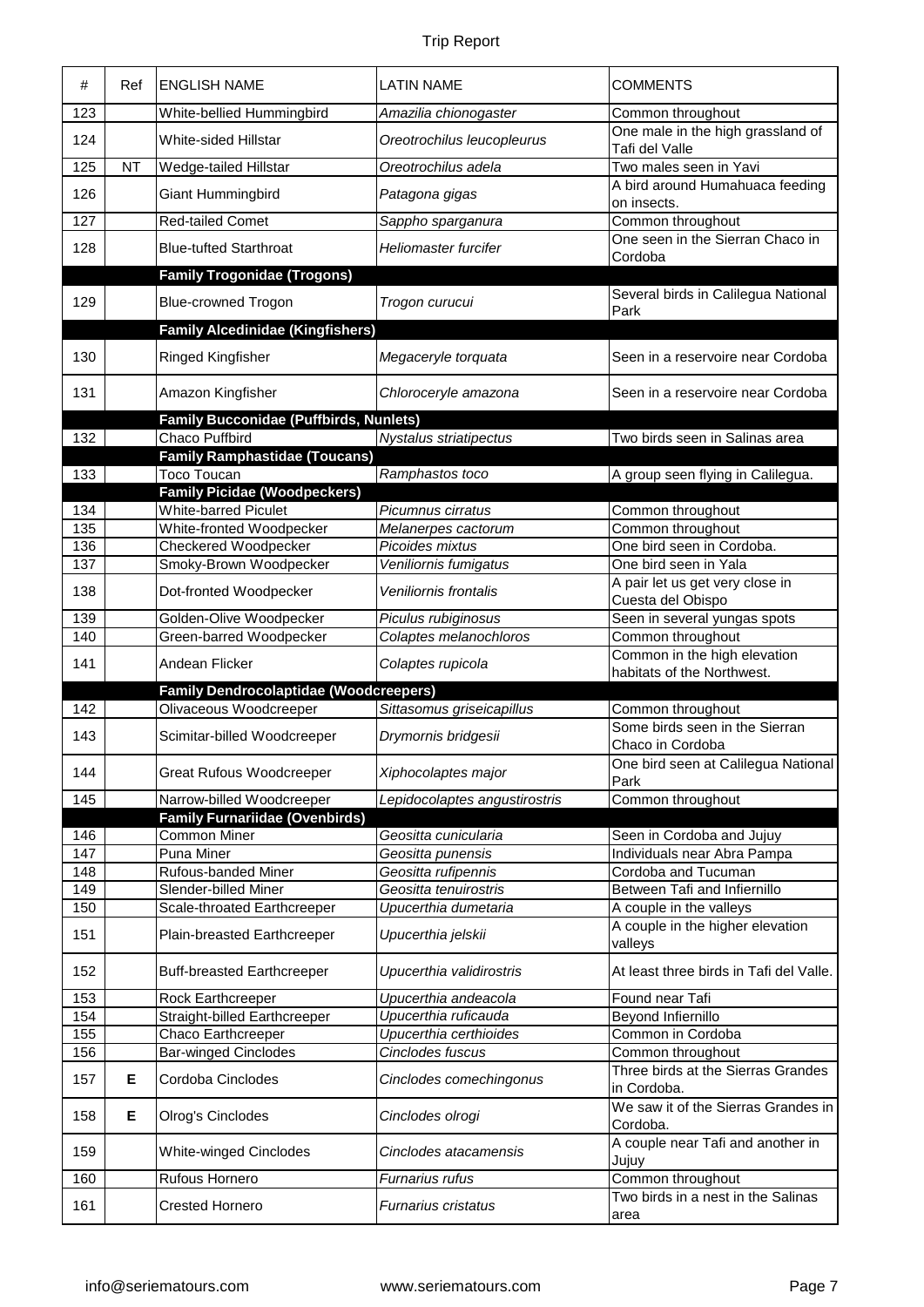| #   | Ref       | <b>ENGLISH NAME</b>                             | <b>LATIN NAME</b>           | <b>COMMENTS</b>                                                                                             |
|-----|-----------|-------------------------------------------------|-----------------------------|-------------------------------------------------------------------------------------------------------------|
| 162 |           | Brown-capped Tit-Spinetail                      | Leptasthenura fuliginiceps  | X                                                                                                           |
| 163 | <b>NT</b> | Tawny Tit-spinetail                             | Leptasthenura yanasensis    | X                                                                                                           |
| 164 |           | <b>Tufted Tit-Spinetail</b>                     | Leptasthenura platensis     | X                                                                                                           |
| 165 |           | Plain-mantled Tit-Spinetail                     | Leptasthenura aegithaloides | X                                                                                                           |
| 166 |           | Sooty-fronted Spinetail                         | Synallaxis frontalis        | X                                                                                                           |
| 167 |           | Azara's Spinetail                               | Synallaxis azarae           | $\overline{\mathsf{x}}$                                                                                     |
| 168 |           | Pale-breasted Spinetail                         | Synallaxis albescens        | X                                                                                                           |
| 169 |           | Ochre-cheeked Spinetail                         | Poecilurus scutatus         | X                                                                                                           |
| 170 |           | <b>Stripe-crowned Spinetail</b>                 | Cranioleuca pyrrhophia      | X                                                                                                           |
| 171 |           | Lesser Canastero                                | Asthenes pyrrholeuca        |                                                                                                             |
| 172 |           | Short-billed Canastero                          | Asthenes baeri              | X                                                                                                           |
| 173 | <b>NT</b> | Maquis Canastero                                | Asthenes heterura           | We found several birds in Cuesta<br>del Obispo                                                              |
| 174 |           | Cordilleran Canastero                           | Asthenes modesta            | Χ                                                                                                           |
| 175 |           | Rusty-vented Canastero                          | Asthenes dorbignyi          | $\overline{\mathsf{x}}$                                                                                     |
| 176 | Е         | Steinbach's Canastero                           | Asthenes steinbachi         | One bird by the road to Cachi. This<br>is a rare and shy canastero that is<br>also endemic from Argentina.  |
| 177 |           | Puna Canastero                                  | Asthenes sclateri           | We had good views of the endemic<br>supspecies in Cordoba, and the<br>nominal form in the Andes.            |
| 178 |           | Scribble-tailed Canastero                       | Asthenes maculicauda        | We could see this rare canastero in<br>Cuesta del Obispo                                                    |
| 179 |           | Rufous-fronted Thornbird                        | Phacellodomus rufifrons     | X                                                                                                           |
| 180 |           | Little Thornbird                                | Phacellodomus sibilatrix    | We found an active nest in<br>Cordoba. This is a species that<br>lives exclusively in the Chaco<br>habitat. |
| 181 |           | <b>Streak-fronted Thornbird</b>                 | Phacellodomus striaticeps   | Several pairs along a gulley in Tafi<br>del Valle.                                                          |
| 182 |           | Spotted-breasted Thornbird                      | Phacellodomus maculipectus  | Some pairs in the Alder forest in<br>Yala                                                                   |
| 183 |           | Lark-like Brushrunner                           | Coryphistera alaudina       | Many in the Sierran Chaco in<br>Cordoba                                                                     |
| 184 |           | Firewood-gatherer                               | Anumbius annumbi            | х                                                                                                           |
| 185 |           | <b>Brown Cacholote</b>                          | Pseudoseisura lophotes      | We had good views of this big<br>ovenbird in the Sierran Chaco in<br>Cordoba                                |
| 186 | Е         | White-throated Cacholote                        | Pseudoseisura gutturalis    | There were two pairs in the Monte<br>Desert area near Cafayate that got<br>very close to us.                |
| 187 |           | <b>Buff-browed Foliage-Gleaner</b>              | Syndactyla rufosuperciliata | X                                                                                                           |
|     |           | <b>Family Thamnophilidae (Typical Antbirds)</b> |                             |                                                                                                             |
| 188 |           | <b>Giant Antshrike</b>                          | Batara cinerea              | A pair in Calilegua National Park                                                                           |
| 189 |           | <b>Great Antshrike</b>                          | Taraba major                | Χ                                                                                                           |
| 190 |           | Variable Antshrike                              | Thamnophilus caerulescens   | X                                                                                                           |
| 191 |           | Rufous-capped Antshrike                         | Thamnophilus ruficapillus   | X                                                                                                           |
|     |           | <b>Family Formicariidae (Ground Antbirds)</b>   |                             |                                                                                                             |
| 192 |           | White-throated Antpitta                         | Grallaria albigula          | We could hardly see this shy<br>especies very brefly in the high part<br>of Calilegua.                      |
|     |           | <b>Family Rhinocryptidae (Tapaculos)</b>        |                             |                                                                                                             |
| 193 |           | <b>Crested Gallito</b>                          | Rhinocrypta lanceolata      | Χ                                                                                                           |
| 194 | Е         | Sandy Gallito                                   | Teledromas fuscus           | One bird was very cooperative and<br>showed very nicely in the Monte<br>Desert area near Cafayate.          |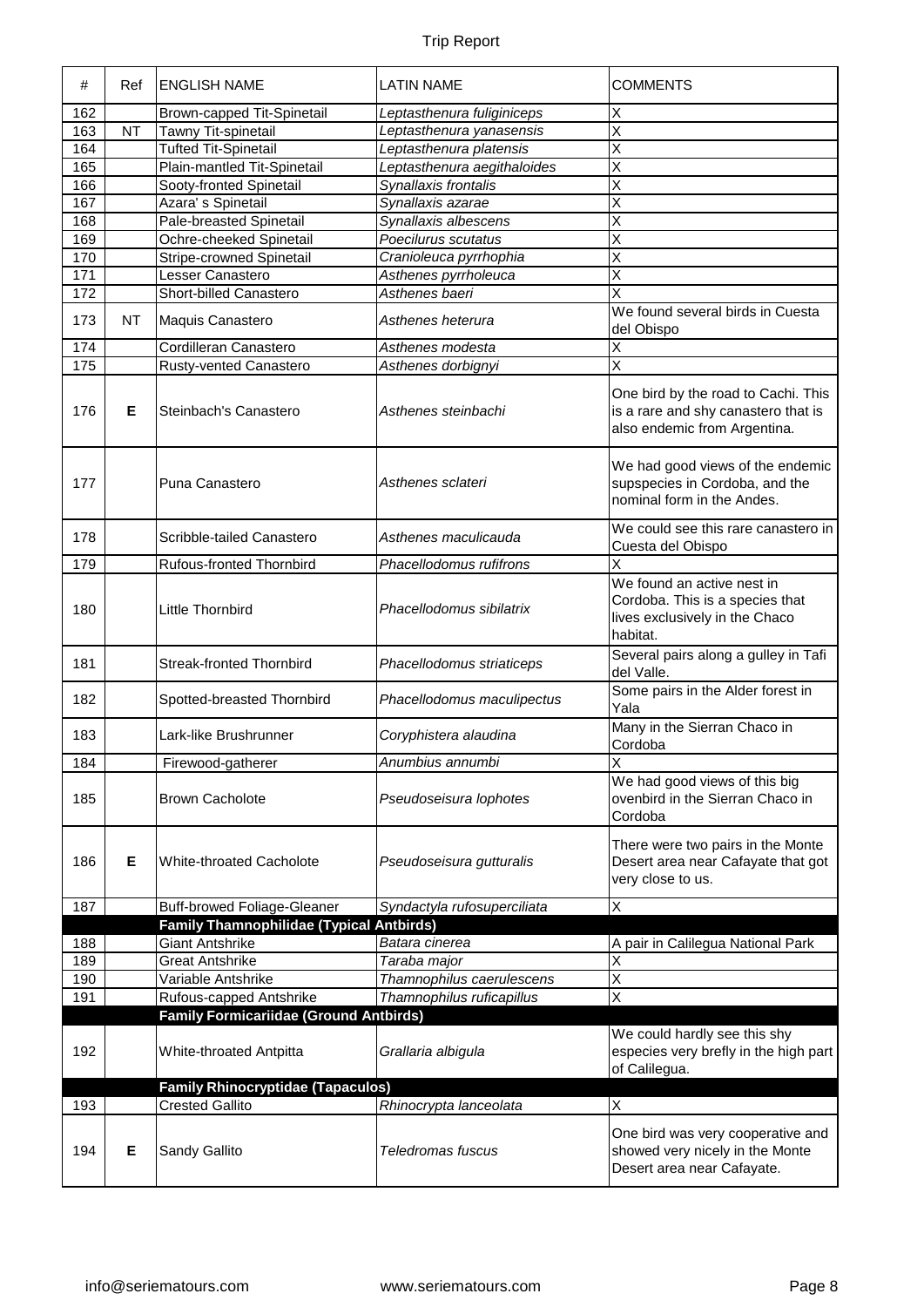| #   | Ref       | <b>ENGLISH NAME</b>                           | <b>LATIN NAME</b>              | <b>COMMENTS</b>                                                                                     |
|-----|-----------|-----------------------------------------------|--------------------------------|-----------------------------------------------------------------------------------------------------|
| 195 |           | Olive-crowned Crescent-Chest                  | Melanopareia maximiliani       | We had fairly good views of this<br>secretive bird in the Sierran Chaco<br>in Cordoba.              |
| 196 | Е         | White-browed Tapaculo                         | Scytalopus superciliaris       | We found this endemic bird in<br>several gullys in Tafi del Valle.                                  |
| 197 |           | Zimmer's Tapaculo                             | Scytalopus zimmeri             | Great views in Cuesta del Obispo                                                                    |
|     |           | <b>Family Tyrannidae (Tyrant-Flycatchers)</b> |                                |                                                                                                     |
| 198 |           | Sclater's Tyrannulet                          | Phyllomyias sclateri           | X                                                                                                   |
| 199 |           | Scrub-Flycatcher                              | Sublegatus modestus            | X                                                                                                   |
| 200 |           | Suiriri Flycatcher                            | Suiriri suiriri                | Χ                                                                                                   |
| 201 |           | Small-billed Elaenia                          | Elaenia parvirostris           | X                                                                                                   |
|     |           |                                               |                                |                                                                                                     |
| 202 |           | Slaty Elaenia                                 | Elaenia strepera               | Nice views of this Elaenia in Yala                                                                  |
| 203 |           | White-throated Tyrannulet                     | Mecocerculus leucophrys        | X                                                                                                   |
| 204 |           | <b>Buff-banded Tyrannulet</b>                 | Mecocerculus hellmayri         | We saw several birds in the high<br>part of Calilegua National Park.                                |
| 205 |           | Sooty Tyrannulet                              | Serpophaga nigricans           | Χ                                                                                                   |
| 206 |           | White-bellied Tyrannulet                      | Serpophaga munda               | Χ                                                                                                   |
| 207 |           | Plain Tyrannulet                              | Inezia inornata                | X                                                                                                   |
| 208 |           | Greater Wagtail-Tyrant                        | Stigmatura budytoides          | X                                                                                                   |
| 209 |           | Yellow-billed Tit-Tyrant                      | Anairetes flavirostris         | X                                                                                                   |
| 210 |           | <b>Tufted Tit-Tyrant</b>                      | Anairetes parulus              | X                                                                                                   |
|     |           |                                               |                                | Great views of this rare and                                                                        |
| 211 |           | NT-EB Dinelli's Doradito                      | Pseudocolopteryx dinelliana    | unknown Flycatcher in Tucuman                                                                       |
| 212 |           | Subtropical Doradito                          | Pseudocolopteryx acutipennis   | We found this Doradito in several<br>mountain regions along the trip                                |
| 213 |           | Mottled-cheeked Tyrannulet                    | Phylloscartes ventralis        | X                                                                                                   |
| 214 |           | Pearly-vented Tody-Tyrant                     | Hemitriccus margaritaceiventer | X                                                                                                   |
| 215 |           | Ochre-faced Tody-Tyrant                       | Poecilotriccus plumbeiceps     | X                                                                                                   |
| 216 |           | <b>Bran-colored Flycatcher</b>                | Myiophobus fasciatus           | $\overline{\mathsf{x}}$                                                                             |
| 217 |           | Cinnamon Flycatcher                           | Pyrrhomyias cinnamomea         | X                                                                                                   |
| 218 |           | Smoke-coloured Pewee                          | Contopus fumigatus             | X                                                                                                   |
| 219 |           | Euler's Flycatcher                            | Lathrotriccus euleri           | X                                                                                                   |
| 220 |           | Black Phoebe                                  | Sayornis nigricans             | х                                                                                                   |
| 221 |           | Vermilion Flycatcher                          | Pyrocephalus rubinus           | $\overline{\mathsf{x}}$                                                                             |
| 222 |           | D'Orbigny's Chat-Tyrant                       | Ochthoeca oenanthoides         | X                                                                                                   |
| 223 |           | White-browed Chat-Tyrant                      | Ochthoeca leucophrys           | X                                                                                                   |
| 224 | <b>EB</b> | <b>Black-crowned Monjita</b>                  | Xolmis coronata                | There was a pair in the desertic<br>area near Cafayate. This is a<br>breeding endemic of Argentina. |
| 225 |           | White Monjita                                 | Xolmis irupero                 | Common throughout                                                                                   |
| 226 | NT-E      | Salinas Monjita                               | Neoxolmis salinarum            | Two birds were very cooperative<br>and perched at about 2 meters<br>from us.                        |
| 227 |           | <b>Black-billed Shrike-Tyrant</b>             | Agriornis montana              | X                                                                                                   |
| 228 |           | Grey-bellied Shrike-Tyrant                    | Agriornis microptera           | Three birds by the road on the way                                                                  |
|     |           |                                               |                                | to Yavi<br>Two birds by the Salinas Grandes                                                         |
| 229 | EB        | Lesser Shrike-Tyrant                          | Agriornis murina               | in Cordoba                                                                                          |
| 230 |           | Puna Ground-Tyrant                            | Muscisaxicola juninensis       | Χ                                                                                                   |
| 231 |           | Rufous-naped Ground-Tyrant                    | Muscisaxicola rufivertex       | Common throughout                                                                                   |
| 232 |           | Cinereous Ground-Tyrant                       | Muscisaxicola cinerea          | Χ                                                                                                   |
| 233 |           | Andean Negrito                                | Lessonia oreas                 | Several pairs and youngsters were<br>seen near Abra Pampa.                                          |
| 234 |           | White-winged Black-Tyrant                     | Knipolegus aterrimus           | X                                                                                                   |
| 235 |           | Spectacled Tyrant                             | Hymenops perspicillatus        | Common throughout                                                                                   |
| 236 |           | Black-backed Water-Tyrant                     | Fluvicola albiventer           | Χ                                                                                                   |
| 237 |           | Yellow-browed Tyrant                          | Satrapa icterophrys            | X                                                                                                   |
| 238 |           | Cliff Flycatcher                              | Hirundinea ferruginea          | Common throughout                                                                                   |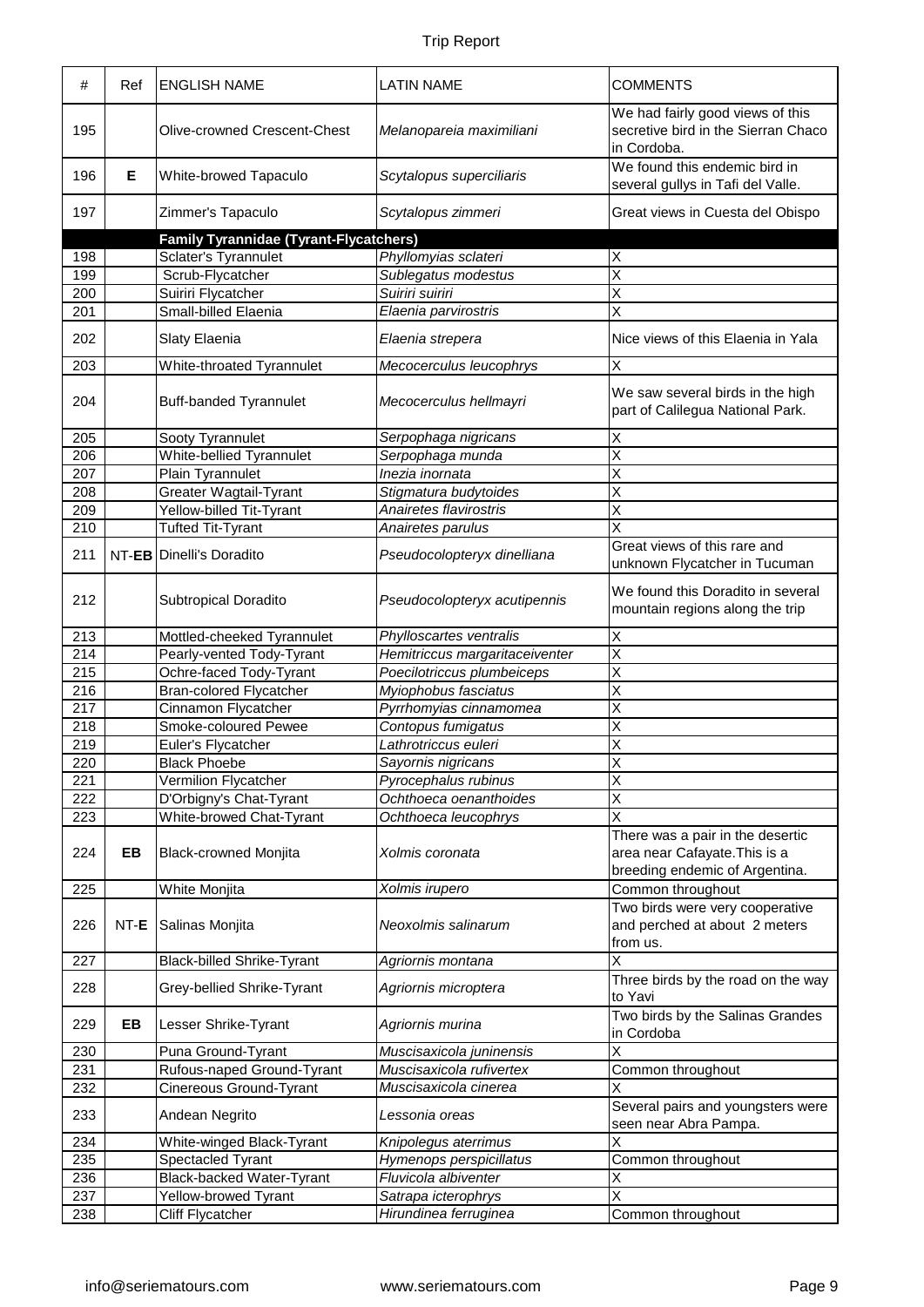| #          | Ref       | <b>ENGLISH NAME</b>                                                 | LATIN NAME                                | <b>COMMENTS</b>                                                  |
|------------|-----------|---------------------------------------------------------------------|-------------------------------------------|------------------------------------------------------------------|
| 239        |           | Cattle Tyrant                                                       | Machetornis rixosus                       | Χ                                                                |
| 240        |           | Brown-crested Flycatcher                                            | Myiarchus tyrannulus                      | X                                                                |
| 241        |           | Swainson's Flycatcher                                               | Myiarchus swainsoni                       | X                                                                |
| 242        |           | Dusky-capped Flycatcher                                             | Myiarchus tuberculifer                    | X                                                                |
| 243        |           | <b>Great Kiskadee</b>                                               | Pitangus sulphuratus                      | Common throughout                                                |
| 244        |           | <b>Streaked Flycatcher</b>                                          | Myiodynastes maculatus                    | Χ                                                                |
| 245        |           | Piratic Flycatcher                                                  | Legatus leucophaius                       | Х                                                                |
| 246        |           | Crowned Slaty-Flycatcher                                            | Griseotyrannus aurantioatroc.             | X                                                                |
| 247        |           | Fork-tailed Flycatcher                                              | Tyrannus savana                           | X                                                                |
| 248        |           | <b>Tropical Kingbird</b>                                            | Tyrannus melancholicus                    | $\overline{\mathsf{x}}$                                          |
|            |           | Tityridae (Tityras, Becards, etc)                                   |                                           |                                                                  |
| 249        |           | Xenopsaris                                                          | Xenopsaris albinucha                      | One bird seen near Salinas.                                      |
| 250        |           | <b>Crested Becard</b>                                               | Pachyramphus validus                      | One bird seen in Calilegua National                              |
|            |           |                                                                     |                                           | Park                                                             |
|            |           | <b>Family Cotingidae (Plantcutters, Cotingas)</b>                   |                                           |                                                                  |
| 251        |           | White-tipped Plantcutter                                            | Phytotoma rutila                          | We saw many pairs along the trip                                 |
|            |           |                                                                     |                                           |                                                                  |
|            |           | <b>Family Vireonidae (Vireos, Greenlets)</b>                        |                                           |                                                                  |
| 252        |           | Rufous-browed Peppershrike                                          | Cyclarhis gujanensis                      | X                                                                |
| 253        |           | Red-eyed Vireo                                                      | Vireo olivaceus                           | X                                                                |
|            |           | <b>Family Corvidae (Jays)</b>                                       |                                           |                                                                  |
|            |           |                                                                     |                                           | We found many of this very                                       |
| 254        |           | Plush-crested Jay                                                   | Cyanocorax chrysops                       | handsome Jay in the lower part of                                |
|            |           |                                                                     |                                           | Calilegua National Park.                                         |
|            |           | <b>Family Hirundinidae (Swallows)</b>                               |                                           |                                                                  |
| 255        |           | <b>White-rumped Swallow</b>                                         | Tachycineta leucorrhoa<br>Progne chalybea | Χ<br>X                                                           |
| 256        |           | Grey-breasted Martin                                                | Progne modesta                            |                                                                  |
| 257<br>258 |           | Southern Martin<br><b>Brown-chested Martin</b>                      | Progne tapera                             | Χ<br>X                                                           |
|            |           | <b>Blue-and-White Swallow</b>                                       | Notiochelidon cyanoleuca                  | X                                                                |
| 259<br>260 |           | Andean Swallow                                                      | Haplochelidon andaecola                   | One bird near Javi                                               |
|            |           |                                                                     |                                           |                                                                  |
| 261        |           | Tawny-headed Swallow                                                | Stelgidopteryx fucata                     | Many in a grassland area in<br>Cordoba                           |
| 262        |           | Southern Rough-winged Swallow                                       | Stelgidopteryx ruficollis                 | Χ                                                                |
| 263        |           | <b>Barn Swallow</b>                                                 | Hirundo rustica                           | X                                                                |
|            |           | <b>Family Troglodytidae (Wrens)</b>                                 |                                           |                                                                  |
| 264        |           | Grass Wren                                                          | Cistothorus platensis                     | $\overline{\mathsf{x}}$                                          |
| 265        |           | House Wren                                                          | Troglodytes aedon                         | $\overline{\mathsf{x}}$                                          |
| 266        |           | Mountain Wren                                                       | Troglodytes solstitialis                  | $\overline{\mathsf{x}}$                                          |
|            |           | <b>Family Cinclidae (Dippers)</b>                                   |                                           |                                                                  |
| 267        | VU        | Rufous-throated Dipper                                              | Cinclus schulzi                           | Great views of this magnificent bird                             |
|            |           |                                                                     |                                           | in Yala                                                          |
|            |           | <b>Family Sylviidae (Gnatcatchers)</b><br><b>Masked Gnatcatcher</b> |                                           | Χ                                                                |
| 268        |           | <b>Family Turdidae (Thrushes)</b>                                   | Polioptila dumicola                       |                                                                  |
| 269        |           | Spotted Nightingale-Thrush                                          | Catharus dryas                            | Χ                                                                |
| 270        |           | Swainson's Thrush                                                   | Catharus ustulatus                        | $\overline{\mathsf{x}}$                                          |
| 271        |           | Chiguanco Thrush                                                    | Turdus chiguanco                          | Common throughout                                                |
| 272        |           | Glossy-Black Thrush                                                 | Turdus serranus                           | Χ                                                                |
| 273        |           | Andean-Slaty Thrush                                                 | Turdus nigriceps                          | X                                                                |
| 274        |           | Rufous-bellied Thrush                                               | Turdus rufiventris                        | X                                                                |
| 275        |           | Creamy-bellied Thrush                                               | Turdus amaurochalinus                     | X                                                                |
|            |           | <b>Family Mimidae (Mockingbirds)</b>                                |                                           |                                                                  |
| 276        |           | Chalk-browed Mockingbird                                            | Mimus saturninus                          | X                                                                |
| 277        | <b>NE</b> | Patagonian Mockingbird                                              | Mimus patagonicus                         | Many along the trip.                                             |
|            |           |                                                                     |                                           | Several birds along the Humahuaca                                |
| 278        |           | Brown-backed Mockingbird                                            | Mimus dorsalis                            | Valley.                                                          |
|            |           | <b>Family Motacillidae (Pipits)</b>                                 |                                           |                                                                  |
| 279        |           | Correndera Pipit                                                    | Anthus correndera                         | Χ                                                                |
| 280        |           | Hellmayr's Pipit                                                    | Anthus hellmayri                          | $\overline{\mathsf{x}}$                                          |
| 281        |           | Paramo Pipit                                                        | Anthus bogotensis                         | One single bird in the high<br>grassland area in Tafi del Valle. |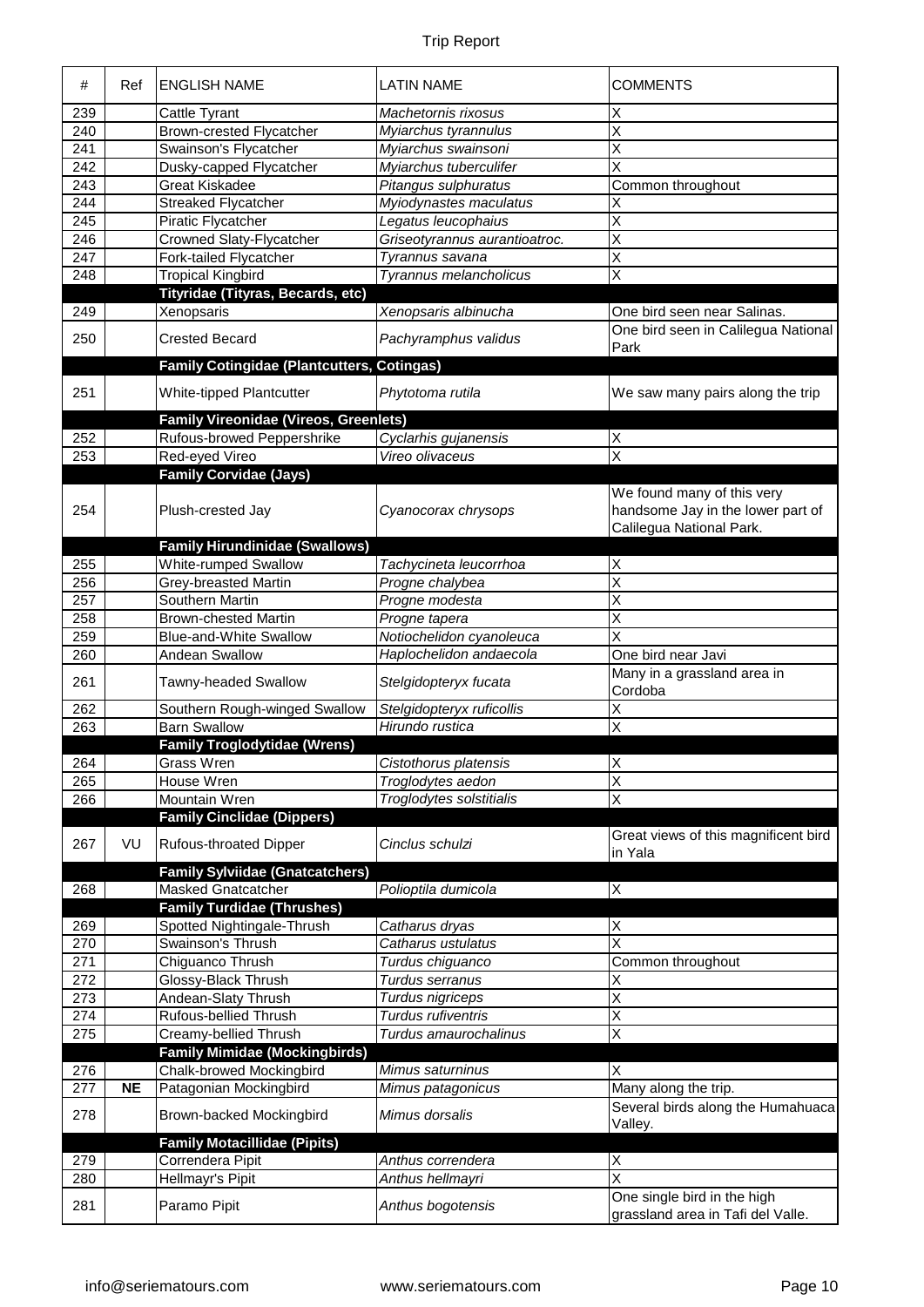| #          | Ref       | <b>ENGLISH NAME</b>                                  | <b>LATIN NAME</b>                                | <b>COMMENTS</b>                                                                                                         |
|------------|-----------|------------------------------------------------------|--------------------------------------------------|-------------------------------------------------------------------------------------------------------------------------|
| 282        |           | <b>Yellowish Pipit</b>                               | Anthus lutescens                                 | Χ                                                                                                                       |
|            |           | <b>Family Parulidae (New World Warblers)</b>         |                                                  |                                                                                                                         |
| 283        |           | <b>Tropical Parula</b>                               | Parula pitiayumi                                 | Χ                                                                                                                       |
| 284        |           | Masked Yellowthroat                                  | Geothlypis aequinoctialis                        | X                                                                                                                       |
| 285        |           | Brown-capped Whitestart                              | Myioborus brunniceps                             | X                                                                                                                       |
| 286        |           | Two-banded Warbler                                   | Basileuterus bivittatus                          | X                                                                                                                       |
| 287        |           | Pale-legged Warbler                                  | Basileuterus signatus                            | Many birds in the higer part of<br>Calilegua National Park                                                              |
| 288        |           | Golden-crowned Warbler                               | Basileuterus culicivorus                         | Χ                                                                                                                       |
|            |           | <b>Family Thraupidae (Tanagers)</b>                  |                                                  |                                                                                                                         |
| 289        |           | <b>Chestnut-vented Conebill</b>                      | Conirostrum speciosum                            | х                                                                                                                       |
| 290        |           | Orange-headed Tanager                                | Thlypopsis sordida                               | X                                                                                                                       |
| 291        |           | Rust-and-Yellow Tanager                              | Thlypopsis ruficeps                              | Several birds in the Alder forest in<br>the higer part of the Yungas Forest<br>at Calilegua National Park               |
| 292        |           | Common Bush-Tanager                                  | Chlorospingus ophtalmicus                        | Χ                                                                                                                       |
| 293        |           | <b>Hepatic Tanager</b>                               | Piranga flava                                    | $\overline{\mathsf{x}}$                                                                                                 |
| 294        |           | Sayaca Tanager                                       | Thraupis sayaca                                  | Χ                                                                                                                       |
| 295        |           | <b>Blue-and-Yellow Tanager</b>                       | Thraupis bonariensis                             | Χ                                                                                                                       |
| 296        |           |                                                      |                                                  | We found this beautiful Tanager in                                                                                      |
|            |           | Fawn-breasted Tanager                                | Pipraeidea melanonota                            | many parts of the Northwest.                                                                                            |
| 297        |           | Purple-throated Euphonia                             | Euphonia chlorotica                              | Χ                                                                                                                       |
| 298        |           | Golden-rumped Euphonia                               | Euphonia cyanocephala                            | A small flock passed flying in the<br>higher part of Calilegua National<br>Park                                         |
| 299        |           | <b>Rusty Flower-piercer</b>                          | Diglossa sittoides                               | Two birds were seen and<br>photographed in a gully in Tafi del<br>Valle.                                                |
|            |           | <b>Family Emberizidae (Emberizid Finches)</b>        |                                                  |                                                                                                                         |
|            |           |                                                      |                                                  |                                                                                                                         |
| 300        |           | Many-colored Chaco-Finch                             | Saltatricula multicolor                          | Х                                                                                                                       |
| 301        |           | Red-pileated Finch                                   | Coryphospingus cucullatus                        | X                                                                                                                       |
| 302        |           | Black-hooded Sierra-Finch                            | Phrygilus atriceps                               | We found this very handsome<br>Sierra-Finch feeding on some<br>flowers near Humahuaca.                                  |
| 303        |           | Grey-hooded Sierra-Finch                             | Phrygilus gayi                                   | Χ                                                                                                                       |
| 304        |           | Mourning Sierra-Finch                                | Phrygilus fruticeti                              | $\overline{\mathsf{x}}$                                                                                                 |
| 305        |           | Plumbeous Sierra-Finch                               | Phrygilus unicolor                               | X                                                                                                                       |
| 306        | <b>NE</b> | Red-backed Sierra-Finch                              | Phrygilus dorsalis                               | Several of this localized Finch were<br>seen near Yavi at more than 4000<br>meters above the sea level.                 |
| 307        |           | Ash-breasted Sierra-Finch                            | Phrygilus plebejus                               | Х                                                                                                                       |
| 308        |           | Band-tailed Sierra-Finch                             | Phrygilus alaudinus                              | Χ                                                                                                                       |
| 309        |           | <b>Black-crested Finch</b>                           | Lophospingus pusillus                            | We found this bird in the Salinas<br>area. This is one of the Chaco<br>specialties that can be found in the<br>Salinas. |
| 310        |           | Common Diuca-Finch                                   | Diuca diuca                                      | Χ                                                                                                                       |
| 311        | <b>NE</b> | Tucuman Mountain-Finch                               | Compsospiza baeri                                | There were several birds of this<br>endemic species in the grassy area<br>in Tafi del Valle                             |
| 312        |           | Black-and-chestnut Warbling-finch Poospiza whitii    |                                                  | Four birds seen in the Sierran<br>Chaco.                                                                                |
| 313        |           | Black-and-Rufous Warbling-Finch                      | Poospiza nigrorufa                               | Χ                                                                                                                       |
| 314        |           | Rufous-sided Warbling-Finch                          | Poospiza hypochondria                            | One bird in Tafi del Valle.                                                                                             |
| 315        |           | Rusty-browed Warbling-Finch                          | Poospiza erythrophrys                            | Χ                                                                                                                       |
| 316        |           | Ringed Warbling-Finch                                | Poospiza torquata                                | Χ                                                                                                                       |
| 317        |           | Black-capped Warbling-Finch                          | Poospiza melanoleuca                             | Χ                                                                                                                       |
| 318        |           | <b>Blue-Black Grassquit</b>                          | Volatinia jacarina                               | X                                                                                                                       |
| 319<br>320 | <b>NT</b> | Double-collared Seedeater<br>Dark-throated Seedeater | Sporophila caerulescens<br>Sporophila ruficollis | Χ<br>$\overline{\mathsf{x}}$                                                                                            |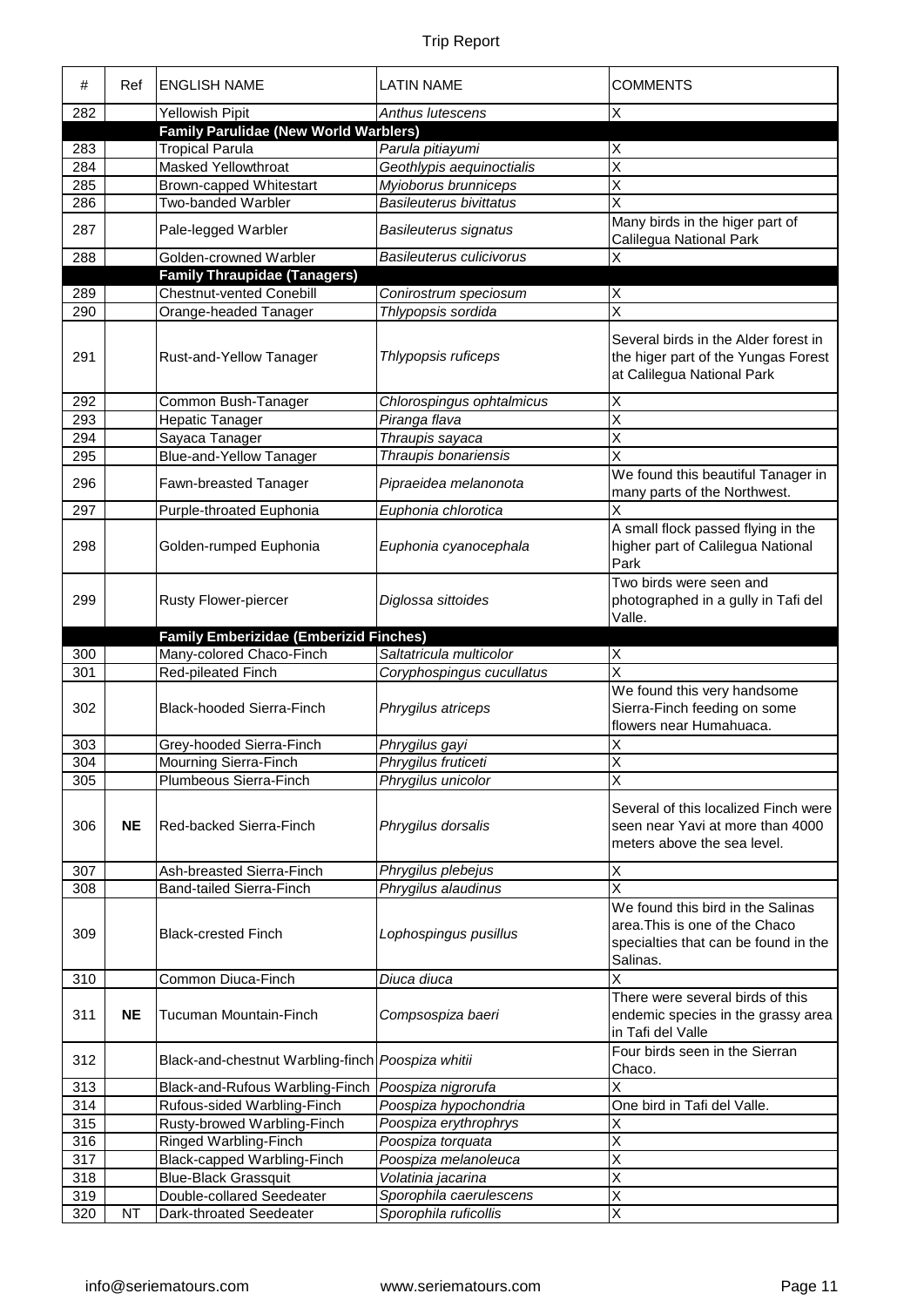| #   | Ref       | <b>ENGLISH NAME</b>                            | <b>LATIN NAME</b>          | <b>COMMENTS</b>                                                                                         |
|-----|-----------|------------------------------------------------|----------------------------|---------------------------------------------------------------------------------------------------------|
| 321 |           | <b>Band-tailed Seedeater</b>                   | Catamenia analis           | Χ                                                                                                       |
| 322 |           | Plain-colored Seedeater                        | Catamenia inornata         | X                                                                                                       |
| 323 |           | <b>Dull-colored Grassquit</b>                  | Tiaris obscura             | Calilegua                                                                                               |
| 324 |           | Puna Yellow-Finch                              | Sicalis lutea              | Common near Abra Pampa                                                                                  |
| 325 |           | <b>Bright-rumped Yellow-Finch</b>              | Sicalis uropygialis        | Many birds in Abra Pampa                                                                                |
| 326 |           | Citron-headed Yellow-Finch                     | Sicalis luteocephala       | We found several birds roosting in<br>a cliff around Yavi.                                              |
| 327 |           | Greenish Yellow-Finch                          | Sicalis olivascens         | Flocks in Calchaqui Valleys                                                                             |
| 328 |           | Saffron Finch                                  | Sicalis flaveola           | Χ                                                                                                       |
| 329 |           | Grassland Yellow-Finch                         | Sicalis luteola            | X                                                                                                       |
| 330 |           | <b>Great Pampa-Finch</b>                       | Embernagra platensis       | Common throughout                                                                                       |
| 331 |           | <b>Red-crested Cardinal</b>                    | Paroaria coronata          | Small flocks in Chaco habitats                                                                          |
| 332 | Е         | Yellow-striped Brush-Finch                     | Atlapetes citrinellus      | Several of this endemic bird were<br>seen in the lower part of Tafi del<br>Valle.                       |
| 333 |           | <b>Fulvous-headed Brush-Finch</b>              | Atlapetes fulviceps        | We found some individuals of this<br>very pretty finch in the higher part<br>of Calilegua National Park |
| 334 |           | Stripe-headed Brush-Finch                      | <b>Buarremon torquatus</b> | Calilegua                                                                                               |
| 335 |           | Saffron-billed Sparrow                         | Arremon flavirostris       | Χ                                                                                                       |
| 336 | <b>NE</b> | <b>Stripe-capped Sparrow</b>                   | Aimophila strigiceps       | Not uncommon in Cordoba                                                                                 |
| 337 |           | <b>Grassland Sparrow</b>                       | Ammodramus humeralis       | X                                                                                                       |
| 338 |           | Rufous-collared Sparrow                        | Zonotrichia capensis       | $\overline{\mathsf{x}}$                                                                                 |
|     |           | Family Cardinalidae (Grosbeaks, Saltators)     |                            |                                                                                                         |
| 339 |           | <b>Black-backed Grosbeak</b>                   | Pheucticus aureoventris    | Seen near Tafi                                                                                          |
| 340 |           | Greyish Saltator                               | Saltator coerulescens      | X                                                                                                       |
| 341 |           | <b>Golden-billed Saltator</b>                  | Saltator aurantiirostris   | Common throughout                                                                                       |
| 342 | <b>NT</b> | <b>Rufous-bellied Saltator</b>                 | Saltator rufiventris       | A pair of this rare Saltator was seen<br>in Cuesta del Obispo.                                          |
| 343 |           | Glaucous-blue Grosbeak                         | Cyanoloxia glaucocaerulea  | X                                                                                                       |
|     |           |                                                |                            |                                                                                                         |
|     |           | Family Icteridae (Orioles, Blackbirds)         |                            |                                                                                                         |
| 344 |           | <b>Crested Oropendola</b>                      | Psarocolius decumanus      | Calilegua                                                                                               |
| 345 |           | Golden-winged Cacique                          | Cacicus chrysopterus       | Χ                                                                                                       |
| 346 |           | <b>Epaulet Oriole</b>                          | Icterus cayanensis         | X                                                                                                       |
| 347 |           | <b>Unicolored Blackbird</b>                    | Chrysomus cyanopus         | X                                                                                                       |
| 348 |           | Chestnut-capped Blackbird                      | Chrysomus ruficapillus     | X                                                                                                       |
| 349 |           | <b>Baywing</b>                                 | Agelaioides badius         | х                                                                                                       |
| 350 |           | <b>Screaming Cowbird</b>                       | Molothrus rufoaxillaris    | $\overline{\mathsf{x}}$                                                                                 |
| 351 |           | Shiny Cowbird                                  | Molothrus bonariensis      | Χ                                                                                                       |
| 352 |           | White-browed Blackbird                         | Leistes superciliaris      | There were several males<br>displaying in a grassland in<br>Cordoba.                                    |
| 353 |           | Long-tailed Meadowlark                         | Sturnella loyca            | Common throughout                                                                                       |
|     |           | <b>Family Fringilidae (Cardueline Finches)</b> |                            |                                                                                                         |
| 354 |           | <b>Hooded Siskin</b>                           | Carduelis magellanica      | X                                                                                                       |
| 355 |           | <b>Black Siskin</b>                            | Carduelis atrata           | Several flocks in Tafi del Valle.                                                                       |
| 356 |           | Yellow-rumped Siskin                           | Carduelis uropygialis      | One bird seen between<br>Humahuaca and Abra Pampa                                                       |
|     |           | <b>Family Ploceidae (Sparrows)</b>             |                            |                                                                                                         |
| 357 |           | House Sparrow                                  | Passer domesticus          | Χ                                                                                                       |
|     |           |                                                |                            |                                                                                                         |
|     |           | OTHER WILDLIFE                                 |                            |                                                                                                         |
|     |           | Vicuña                                         | Vicugna vicugna            | Several by the road near Abra<br>Pampa                                                                  |
|     |           | Guanaco                                        | Lama guanicoe              | Some in the Monte Desert near<br>Cafayate                                                               |
|     |           | Argentine Grey Fox                             | Lycalopex griseus          | We saw one in Cordoba.                                                                                  |
|     |           |                                                |                            |                                                                                                         |
|     |           |                                                |                            |                                                                                                         |
|     |           |                                                |                            |                                                                                                         |
|     |           |                                                |                            |                                                                                                         |